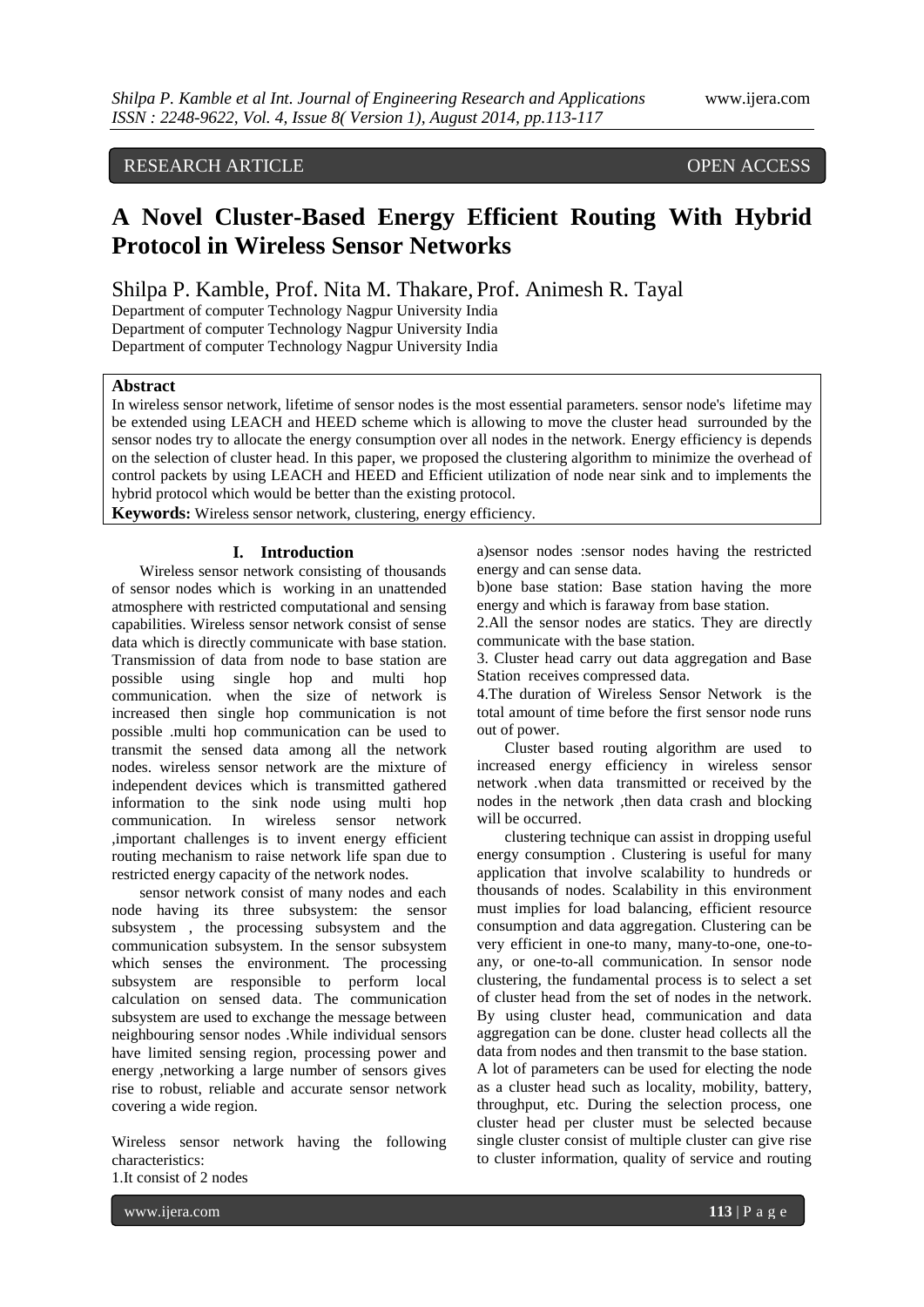management issues. In energy efficiency of clustering algorithm, cluster head play an important role.

In Wireless Sensor Network energy is mostly enthusiastic for transmission and reception. Network lifetime may be extended by using cluster head selection. Selection of cluster head depends on different parameters. Depending on the parameters ,cluster head selection is classified into 3 characterized such as deterministic, adaptive and Hybrid metric .

In deterministic metric ,identification of node, degree of nodes, energy degenerate throughout last round , preliminary energy of the nodes are used to decide their role during various data gathering rounds. In deterministic metric, all the sensor nodes in the network send message to their neighbours node and then the node receiving the first message ,that node declare themselves as a cluster head and send a broadcast message to all the nodes in the network that the node is become cluster head.

In adaptive scheme, nodes in the network directly send the data to base station. selection of the cluster head is either depends on the base station or sensors nodes in the network. In Hybrid metric, consisting the combination of deterministic metric and adaptive metric.

## **II. Related work**

Various dissimilar approach have been carried out to design feasible wireless sensor network.

Energy conservation is critical to the extend the network lifetime of Wireless Sensor Networks .There are various approaches for energy efficient routing have been planned to reduce energy consumption. By using Clustering methods, energy to be conserved. In many WSNs applications routing efficiency is essential for energy efficiency, load balancing, and data fusion . In this paper we are anxiety about CH selection schemes . In clustering method, only CHs require to communicate with the sink node via multihop communication. In Low Energy Adaptive Clustering Hierarchy is a well known clustering algorithm in which cluster head is randomly selected .In LEACH, communication distances to the maximum number of one hop neighbours. In addition, LEACH requires all CHs to perform single hop transmissions to the networks sink.

In HEED, the node uses two parameters communication cost between cluster member and residual energy. Depending upon residual energy cluster head is selected. HEED is a multi hop clustering algorithm for WSNs. Remaining energy of each sensor node is used to probabilistically choose the first set of CHs. communication cost between cluster members shows the node level to the neighbor and is main parameter that decides whether to link the cluster. HEED appear in that location that are nearest to the sink, as nodes in such areas require to

transmit incoming traffic from other parts of the network. Furthermore, knowledge of the whole WSNs is necessary to determine communication cost between cluster members. HEED is a distributed clustering method in which CH nodes are selected from the WSNs. HEED CH selection parameter is a hybrid of energy and communication cost.

Hybrid Routing Protocol is a hybrid protocol that divide the network into different zones which make hierarchical protocol which is called as zone-based hierarchical link state(ZHLS).In HRP, physical location of the nodes is identifies by using global positioning system. In ANHR(A New Hybrid Routing Protocol) is a combination of plane routing protocol and hierarchical routing protocol that find the current states of the last node and the current residual energy .



Fig 1: Cluster based end to end multihop transmission

## **III. Energy Consumption Model:**

In this paper we apply a radio model proposed in [3] as radio energy model to measure energy consumption for proposed ANCBER algorithm. A Modular approach would be implemented to measure the energy consumption. The approach would consist of transmitter ,the receiver and the power amplifier module. The proposed hybrid protocol would optimize the energy by using cluster based routing in wireless sensor network. The transmitter and the amplifier module would be responsible for energy consumption of the sender and the receiver module would be responsible for energy consumed at the receiving node .The signal power at the receiver node, the energy absorb by the transmitter and the time for transmitting and receiving the data traffic between the cluster would be measure. Based on the above parameters the proposed techniques would be compared and evaluated with the LEACH and HEED clustering algorithm.

 $dEng = P_{tx} * txtime$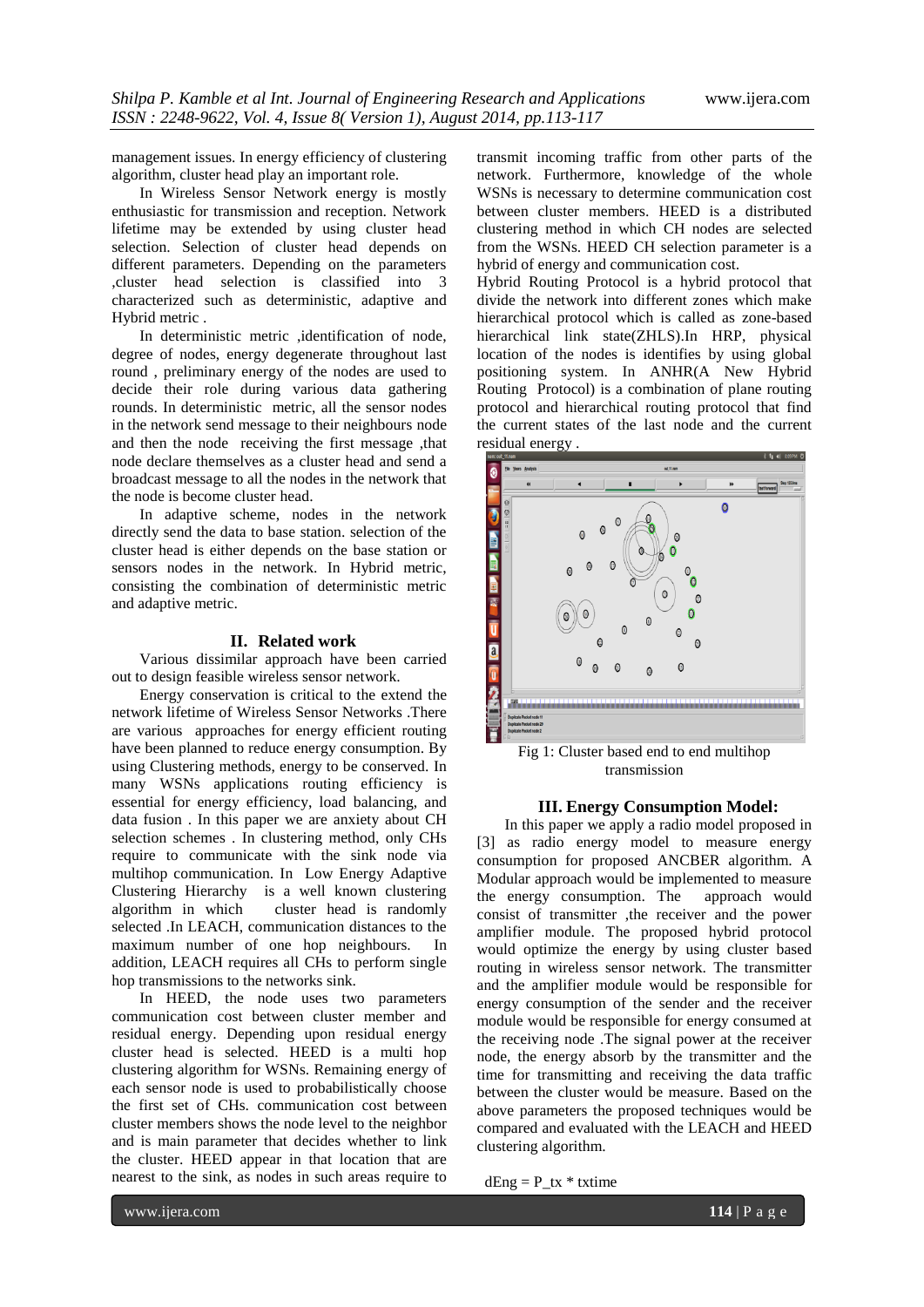This variable keeps track of total energy consumption in Transmission.

$$
et\_=et\_+dEng
$$

 $dEng = P_{rv} *$  rcvtime This variable keeps track of total energy consumption in Receiving mode.

er\_=er\_+dEng

Where dEng is the Decrease in energy and et- is the total energy consumption.

P\_tx is the Packet Transmission.

P\_rcv is the Packet Reception.

txtime is the Transmission Time.

rcvtime is the Reception Time.

ANCBER: New Cluster Based Energy Efficient Routing

A New Cluster Based Energy Efficient Routing algorithm use the self association technique for routing and clustering of Wireless sensor network. In the proposed scheme, each node has to carry out the basic operation of sensing the field parameters, form data packets, and communicate with the cluster head. In WSN ,clustering means dividing nodes in network into different clusters . Sensor nodes are assigned with a unique identifier and have same capability. sensor nodes goes in active as well as in sleeping circumstances.

Many parameters can be used for selecting the node as a CH such as location, mobility, energy and throughput and distance. In this algorithm, selection of CH depends upon residual energy of the node. Residual energy is used to set the initial set of cluster heads

Intra cluster communication cost is used for deciding to join a cluster or not. This cost value is based on node"s proximity or node"s degree to the neighbor. Each sensor node estimates CHprob value for becoming a CH as follows :

## CHprob=Cprob \* Eresidual/Emax

This probability value should not be beyond the threshold value Pmin; Pmin is inversely proportional to Emax. This algorithm consists of constant number of iterations. Every node goes through this iteration until it finds a CH that it will be the node with least communication cost. At the end of iteration every node doubles the CHprob value. Iteration will be terminated if CHprob value reaches 1.

After each round, energy consumption of CH and regular nodes **are** calculated. From this calculated value, those nodes contain higher residual energy will be selected as CH. Cluster formation is similar to LEACH. This algorithm is based on

residual energy, at different rounds nodes have maximum energy will be selected as CH. So the drain rate of the nodes will be linear and packet delivery rate is increased. At the end of each round, utilization of energy is better and hence network lifetime is prolonged in higher level compared to other algorithms

Cluster Head declared its selection by conveying advertisement message to all other nodes in order to form the cluster. each CH creates TDMA schedule for their members to transmit their data and it also tells when it to transmit. Nodes can send data during their allocated period. Radio of regular nodes is turned off until their scheduled time reached. Thus the energy is saved. Finally CH aggregates all data and **sends** to Base Station.

In ANCBER, each and every node share data regarding present energy state with its one hop neighbour.

In this algorithm , node can be used in four different way.

1) cluster head: After the selection of cluster head, CH communicate with cluster member and adjacent CH node .CH is responsible for transmitting the information to cluster member and adjacent CH node.CH uses two types of communication ,Intra cluster communication and inter cluster communication . intra cluster communication can be done between CH and its cluster member. inter cluster communication can be done between CH and its adjacent CH.

2)Cluster member :Cluster member are the member which are present in the cluster and collect all the data and send back to CH.

3)Dead node: In this ,sensor nodes can not transmit and receive the data. sensor nodes can not work because its energy has been low.

4)Isolate node: In this node is disjointed from the network .so that nodes can't transmit and receive the data.

In this paper, we compare the ANCBER algorithm with the LEACH [(Low-Energy Adaptive Clustering Hierarchy) and HEED algorithm in terms of the network lifetime and through put and delay.

Advanced Hybrid Routing Protocol (AHRP):

Advanced Hybrid Routing Protocol is a hybrid protocol which makes a hierarchical protocol .AHRP based on the GAP protocol ,which allows each node to identify its physical position. This protocol judge the suitability of the node and route selecting through the value of remaining energy of node. Every node in the network communicates with other by best effort to transmit data as well as forced to establish adaptive dynamic cluster hea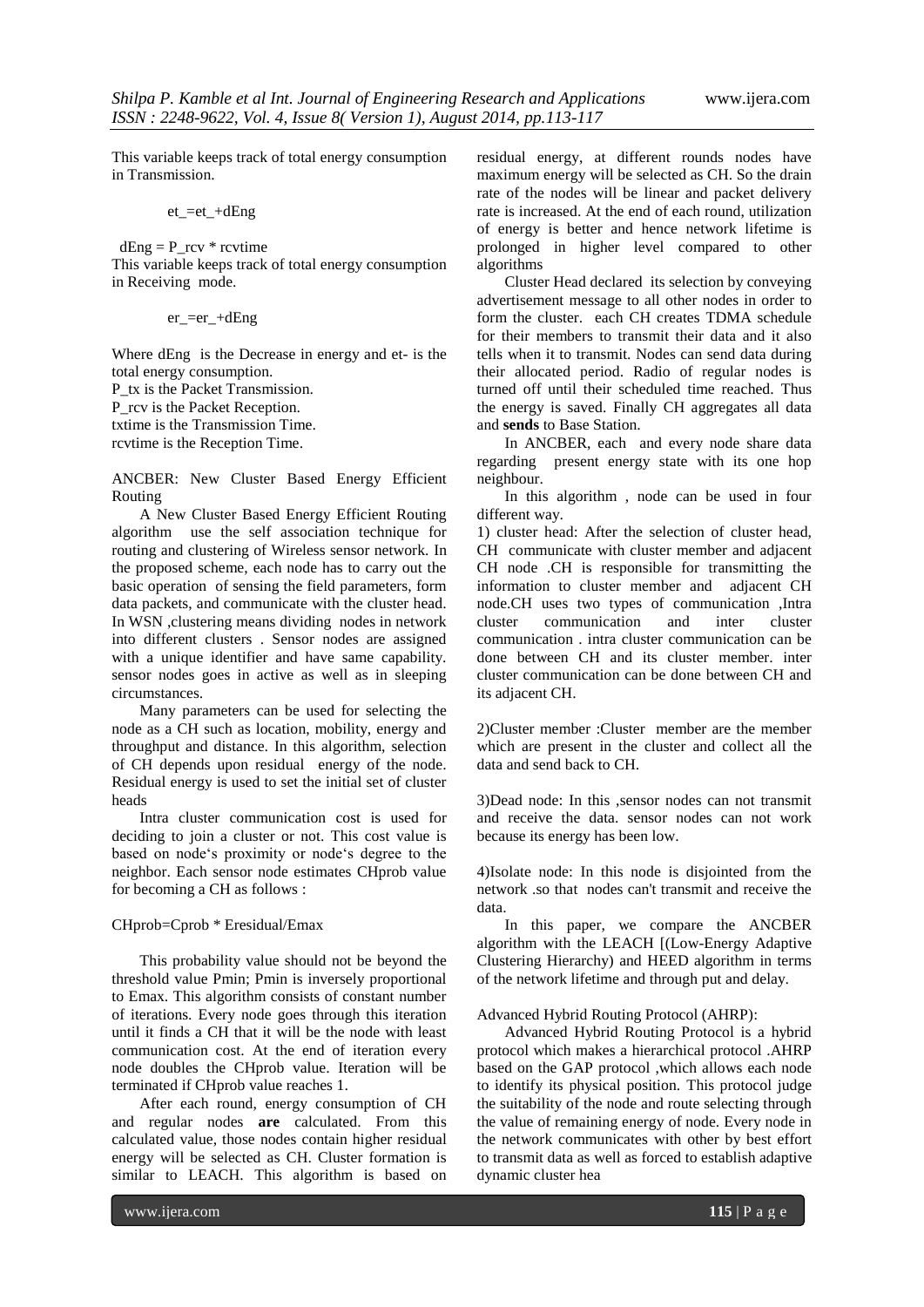## **IV. Simulation Evaluation**

In this section, we evaluate the performance of our proposed algorithm (ANCBER) using Network simulator 2. In simulations, we assumes an error free physical layer links and ideal MAC layer. In this paper, we consider the each node's energy consumption as the summation of energy consumed in the transmission and reception of data packets per section. We compare CBER with LEACH and HEED. The results obtained from simulations are average of several tests. The simulation parameters are given in Table, in which the parameters of radio model are the same as those in [3]





Fig 3: Comparisons of Packets Transmission



Fig 4: Comparisons of Packet Reception

| Parameters                    | Value                       |
|-------------------------------|-----------------------------|
| Propagation Factor( $\beta$ ) | $\mathcal{D}_{\mathcal{L}}$ |
| Network Length                | 2000m                       |
| Simulation Time(t)            | 150                         |
| Energy capacity<br>of         | 10 <sub>i</sub>             |
| nodes(Ecap)                   |                             |
| Optimal cluster size $(r)$    | 4                           |
| Min<br>threshold              | 0.30j                       |
| power(mthr)                   |                             |
| Network Area                  | 1800/900                    |
| Carrier frequency $(f)$       | 2.4GHZ                      |
| Data Rate                     | 256KBPS                     |
| Number of nodes               | 31                          |

#### Table for Parameter for Simulation:

### **V. Conclusion**

In this paper, we proposed the A new cluster based energy efficient routing algorithm (ANCBER) to extend the network lifetime, and simulation results are compared with the previous cluster based routing algorithms LEACH and HEED. The proposed ANCBER algorithm selects the CH node depending on the residual energy and nodes neigh bore information. Furthermore, this CH node is the node that has the best remaining energy and requires the minimum energy to be reached by the cluster members. The results from simulations show that the ANCBER algorithm has best efficiency in terms of both data packets received by sink node and the network lifetime. ANCBER is a clustering algorithm to minimize the overhead of control packets and efficient utilization of nodes near sink. and implements a Advanced Hybrid Routing protocol as compared to Hybrid Routing Protocol and A New Hybrid Routing Protocol.